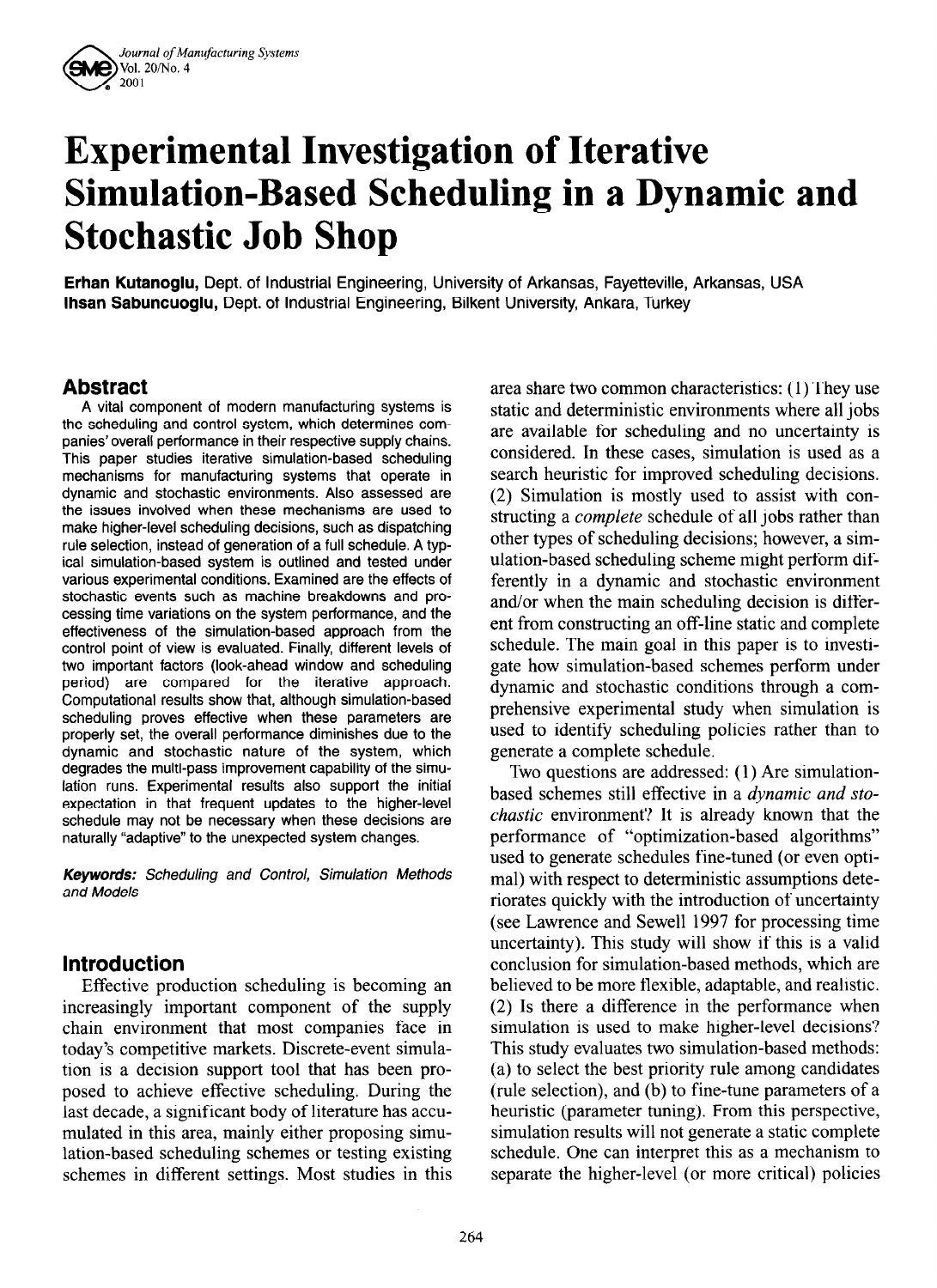

**Schematic View of Relations Between Forecasting Horizon, Scheduling Period, and Look-ahead Window** 

rather than making detailed decisions such as sequencing all jobs and determining start times for operations.

A typical environment is explained where simulation-based schemes can be employed to address the above questions. In this environment, the scheduling and control activity is viewed as an intermediate component of a more global planning system in which decisions regarding production planning and master scheduling are made at a higher level. The scheduling and control level deals with the lower level, short-term decisions using the data provided by the higher levels. Specifically, it is assumed that a *planning module* provides a master schedule of upcoming jobs (called job *release data).* The time span of the job release data is called the *forecast window.* The scheduling module uses simulation runs to make (higher-level) scheduling decisions such as dynamic rule selection and parameter tuning. The length of the simulation runs is usually called the *simulation window* or *look-ahead window,* which may or may not equal the forecast window. The time interval between two successive points in time when the scheduling decisions are made is commonly called the *scheduling period*, which in turn determines the frequency of simulation activation. Simulation-based schemes are usually used in a rolling-horizon basis; that is, if new four-week job release data are available every week, for instance, and decisions are made for 2 weeks using simulation, then only the first-week decisions are implemented, and at the beginning of the next week new decisions are made for the following four weeks using the fresh job release data (see *Figure I).* 

The details of an (iterative) simulation-based mechanism that has been used in past studies are outlined, and the implementation of two specific algorithms for this mechanism is explained. The alternative to simulation-based scheduling will be a well-studied and widely used approach: priority dispatching. Only top-performing priority rules are considered for the problem, job shop scheduling with weighted tardiness objective, which is a surrogate measure of customer service. These priority rules are dynamic and state-dependent and have inherent flexibility to utilize up-to-date information and accommodate changes. We expect to find somewhat different results from previous findings in which fine-tuned static schedules obtained through simulation were compared against these myopic rules under static and deterministic conditions. The contention is that these rules will work well under highly dynamic and stochastic conditions as compared to simulation-based schemes; however, deteri-